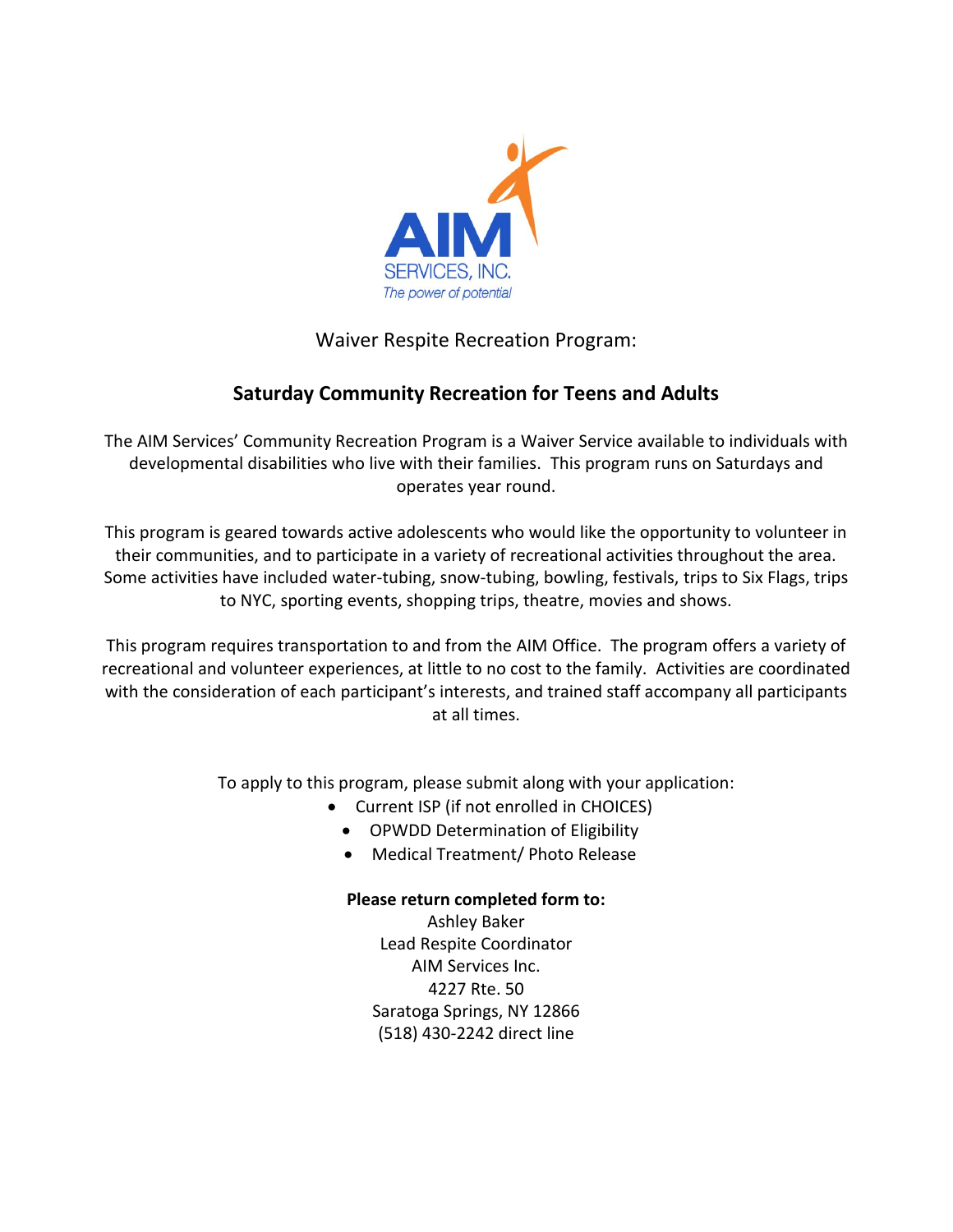

### **Waiver Respite Community Recreation Program for Teens and Adults Date of Application: \_\_\_\_\_\_\_\_\_\_\_\_**

| <b>Address:</b><br><u> 1980 - Johann Barn, margaret eta biztanleria (h. 1980).</u>                                                                   |  |  |  |
|------------------------------------------------------------------------------------------------------------------------------------------------------|--|--|--|
|                                                                                                                                                      |  |  |  |
|                                                                                                                                                      |  |  |  |
| <b>Parent/Guardian's Name:</b>                                                                                                                       |  |  |  |
| Work Phone: University Phone Service Contract Control Contract Contract Contract Contract Contract Contract Co<br>Cell Phone: ______________________ |  |  |  |
| DOB: __________________________                                                                                                                      |  |  |  |
|                                                                                                                                                      |  |  |  |
| Are you willing to transport to activity or a designated drop off/pick up site?<br>Yes ____________ No ___________                                   |  |  |  |
| *Transportation will be necessary for this program.                                                                                                  |  |  |  |
| Please list a person to contact in case of emergency other than the parent/guardians, for when a<br>parent cannot be reached.                        |  |  |  |
|                                                                                                                                                      |  |  |  |
| Phone: ________________________                                                                                                                      |  |  |  |
|                                                                                                                                                      |  |  |  |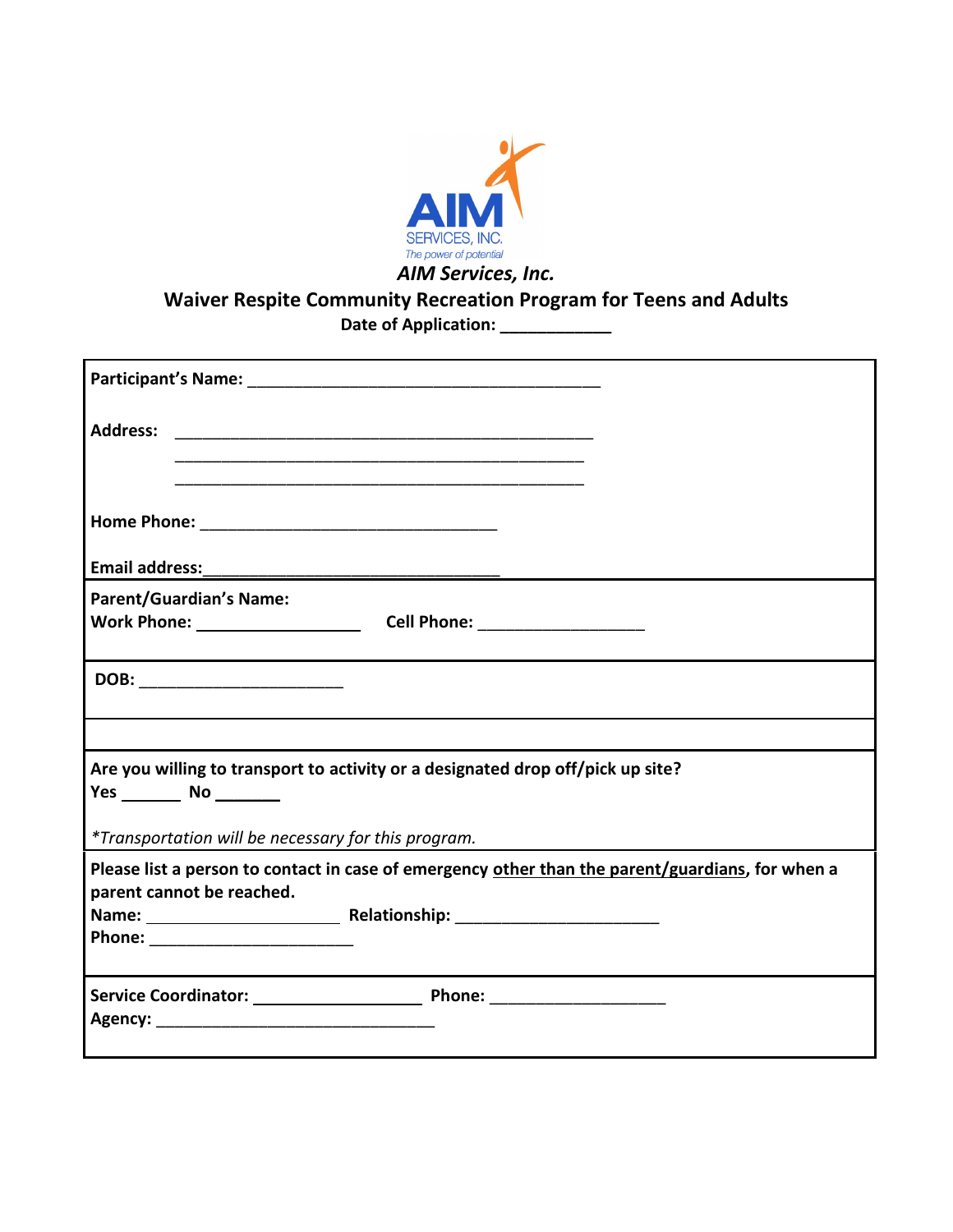| Is your child receiving any other services (ie. Individual Waiver Respite, Residential Habilitation, Group<br>Respite, Summer Programs or Camp, other Recreation Programs, etc.)?<br>If yes, please list services & their dates/times: |                              |                         |  |
|----------------------------------------------------------------------------------------------------------------------------------------------------------------------------------------------------------------------------------------|------------------------------|-------------------------|--|
|                                                                                                                                                                                                                                        |                              |                         |  |
|                                                                                                                                                                                                                                        |                              |                         |  |
|                                                                                                                                                                                                                                        |                              |                         |  |
|                                                                                                                                                                                                                                        |                              |                         |  |
| <b>Medical:</b>                                                                                                                                                                                                                        |                              |                         |  |
| Medicaid #: _____________                                                                                                                                                                                                              | <b>Other Insurance:</b>      |                         |  |
|                                                                                                                                                                                                                                        | ID #/Group #:                |                         |  |
| <b>Policy Holder:</b><br>Primary Disability: Secondary:                                                                                                                                                                                |                              |                         |  |
|                                                                                                                                                                                                                                        |                              |                         |  |
| Medications: ________ If yes, which ones:                                                                                                                                                                                              |                              |                         |  |
| Self Medicating: Yes _______ No ______                                                                                                                                                                                                 |                              |                         |  |
|                                                                                                                                                                                                                                        |                              |                         |  |
| <b>Special Considerations:</b>                                                                                                                                                                                                         |                              |                         |  |
| Fears:                                                                                                                                                                                                                                 |                              |                         |  |
| <b>Behavioral Concerns:</b>                                                                                                                                                                                                            |                              |                         |  |
| Medical or diet related precautions: ______ If yes, please list:<br><b>Comfort with long car rides:</b>                                                                                                                                |                              |                         |  |
| Aggressive/Abusive (verbally or physically): _____ If yes, how (be specific):                                                                                                                                                          |                              |                         |  |
| Seizure Disorder: Yes ______ No ______ Wandering: Yes _____ No                                                                                                                                                                         |                              |                         |  |
| Toileting Independent: Yes _____ No _____ Dining Independent: Yes _____ No                                                                                                                                                             |                              |                         |  |
| Independent Mobility or Adaptive Equipment needed? If yes, please explain                                                                                                                                                              |                              |                         |  |
|                                                                                                                                                                                                                                        |                              |                         |  |
| Please indicate preferred activities:                                                                                                                                                                                                  |                              |                         |  |
| Crafts                                                                                                                                                                                                                                 | <b>Sporting Events</b>       | Boating/Water tubing    |  |
| Fishing                                                                                                                                                                                                                                | Concerts                     | <b>Bowling</b>          |  |
| Museums                                                                                                                                                                                                                                | <b>Amusement Parks/Fairs</b> | <b>Horseback Riding</b> |  |
| Movies                                                                                                                                                                                                                                 | Parks/Picnics                | Miniature Golf          |  |
| Shopping                                                                                                                                                                                                                               | Swimming                     | Other:                  |  |
| <b>Other interests:</b>                                                                                                                                                                                                                |                              |                         |  |
|                                                                                                                                                                                                                                        |                              |                         |  |
|                                                                                                                                                                                                                                        |                              |                         |  |
|                                                                                                                                                                                                                                        |                              |                         |  |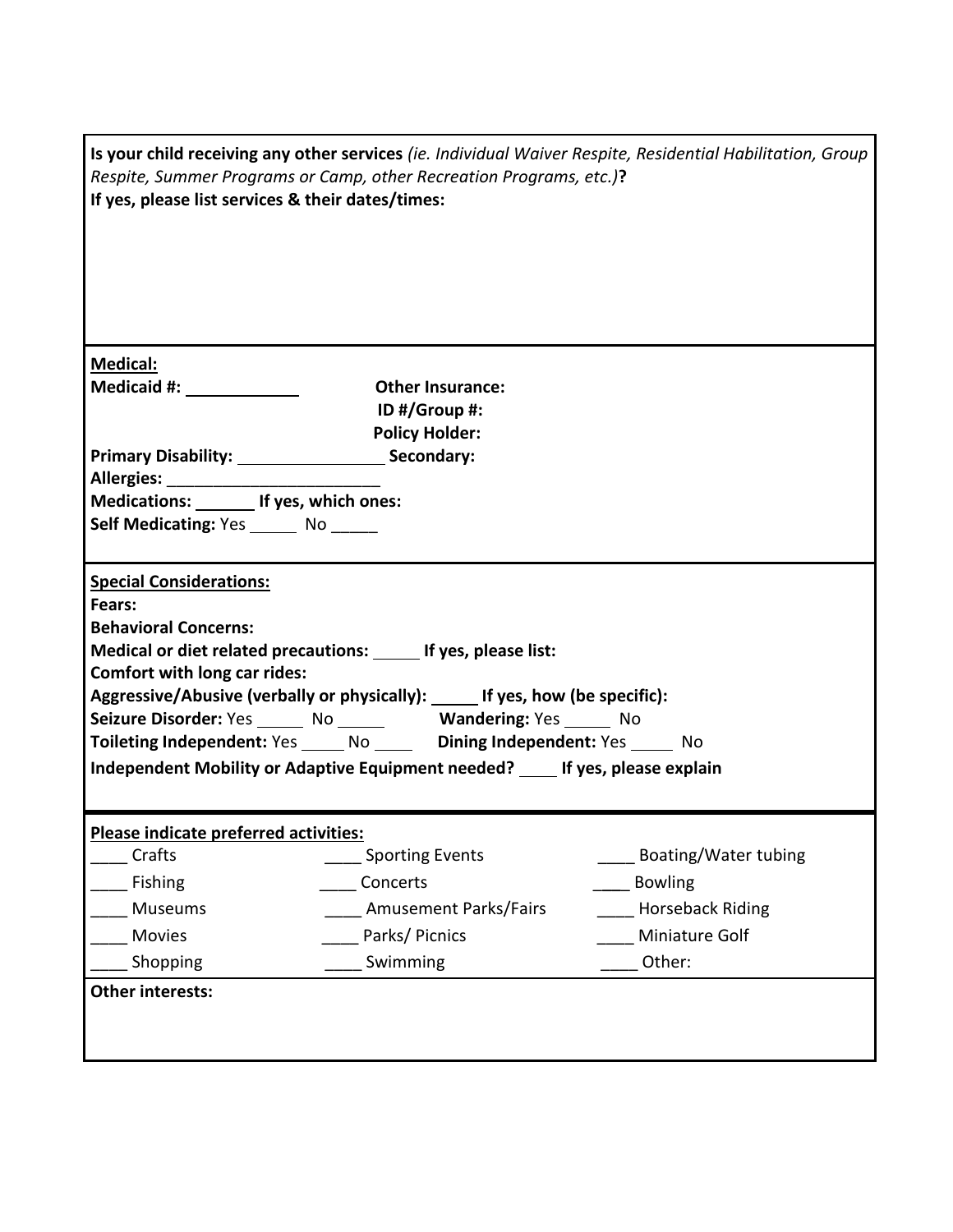

## **Photo Release Authorization**

The Saturday Recreation Program is part of AIM Services Respite Program. We publicize our program throughout the year at trainings and conferences. If you want to participate in our effort to help other families learn about our Respite programs please indicate by initializing below.

\_\_\_\_\_\_\_\_ I DO give permission for my child(ren) to be photographed. The pictures may be used for positive publicity related to AIM respite programs.

\_\_\_\_\_\_\_\_ I DO NOT give permission for my child(ren) to be photographed. The pictures may be used for positive publicity related to AIM respite programs.

\_\_\_\_\_\_\_\_\_\_\_\_\_\_\_\_\_\_\_\_\_\_\_\_\_\_\_\_\_\_\_ \_\_\_\_\_\_\_\_\_\_\_\_\_\_\_\_\_\_\_\_\_\_\_ Parent or Guardian's Signature Date Date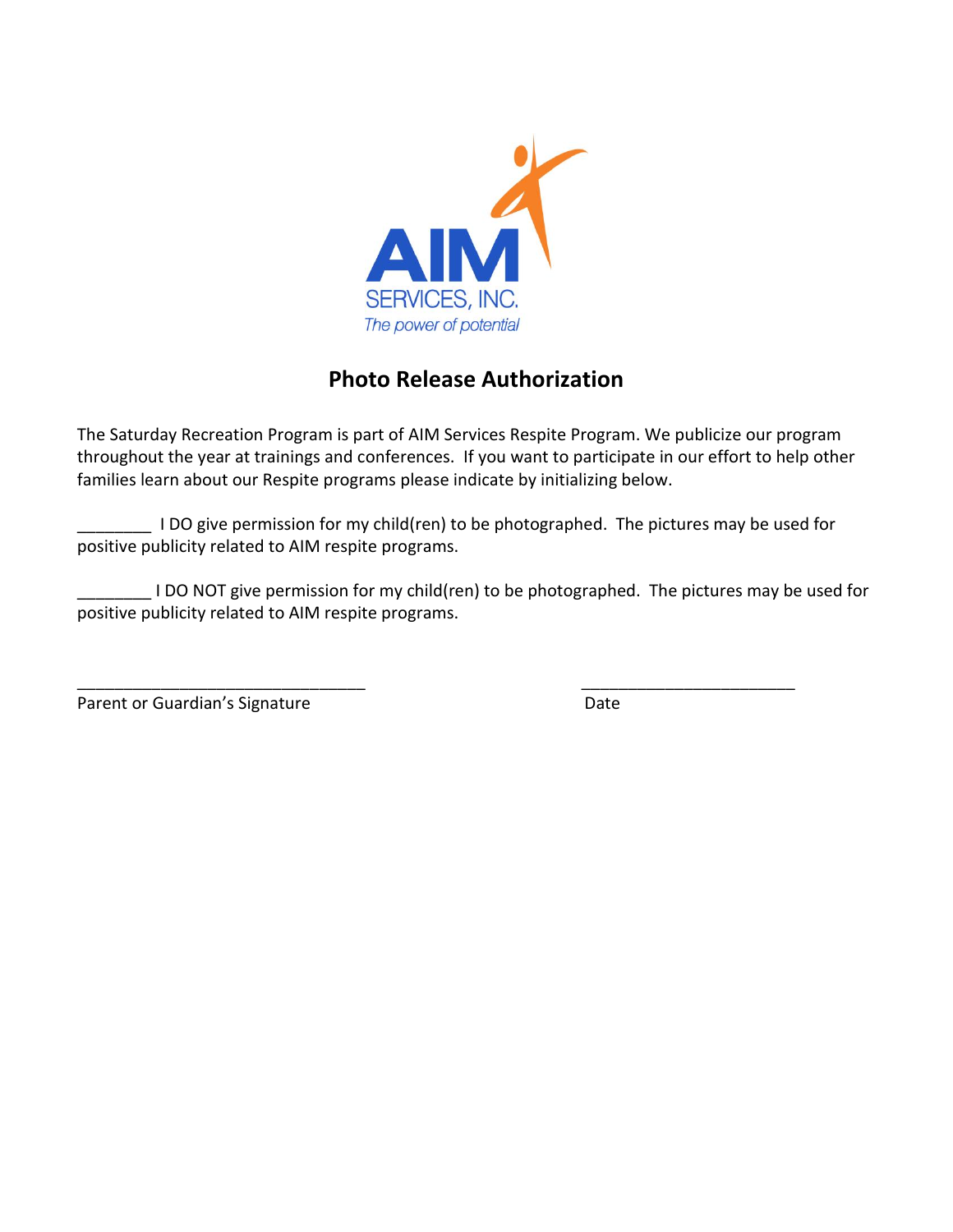

## **Sunscreen and Bug Spray Consent Form**

AIM Services recreation programs participate in many outdoor activities. We encourage families/ individuals to apply sunscreen and or bug spray prior to participation in our recreation programs. Should additional applications be deemed necessary, AIM staff will have sunscreen and bug spray on hand. Please sign below if you give consent for AIM Services staff to reapply sunscreen and bug spray as needed.

I **give permission** for AIM Services Staff to apply **sunscreen** as needed to my child. \_\_\_\_\_\_

**I give permission** for AIM Service Staff to apply **bug spray** as needed to my child.

My child is allergic to some sunscreen. Please use **ONLY** the following brand/type of \_\_\_\_\_\_ sunscreen I have provided for my child: \_\_\_\_\_\_\_\_\_\_\_\_\_\_\_\_\_\_\_\_\_\_\_\_\_\_\_\_\_

\_\_\_\_\_\_\_\_\_\_\_\_\_\_\_\_\_\_\_\_\_\_\_\_\_\_\_\_\_\_\_\_\_\_\_\_\_\_ \_\_\_\_\_\_\_\_\_\_\_\_\_\_\_\_\_\_\_\_

Individual: \_\_\_\_\_\_\_\_\_\_\_\_\_\_\_\_\_\_\_\_\_\_\_\_\_\_\_\_\_\_\_\_\_\_\_\_\_\_\_\_\_\_\_\_\_\_\_\_\_\_\_\_\_\_\_\_\_\_\_\_\_\_\_\_

Parent/Guardian's Name: \_\_\_\_\_\_\_\_\_\_\_\_\_\_\_\_\_\_\_\_\_\_\_\_\_\_\_\_\_\_\_\_\_\_\_\_\_\_\_\_\_\_\_\_\_\_\_\_\_\_\_\_

Parent or Guardian's Signature Date Date